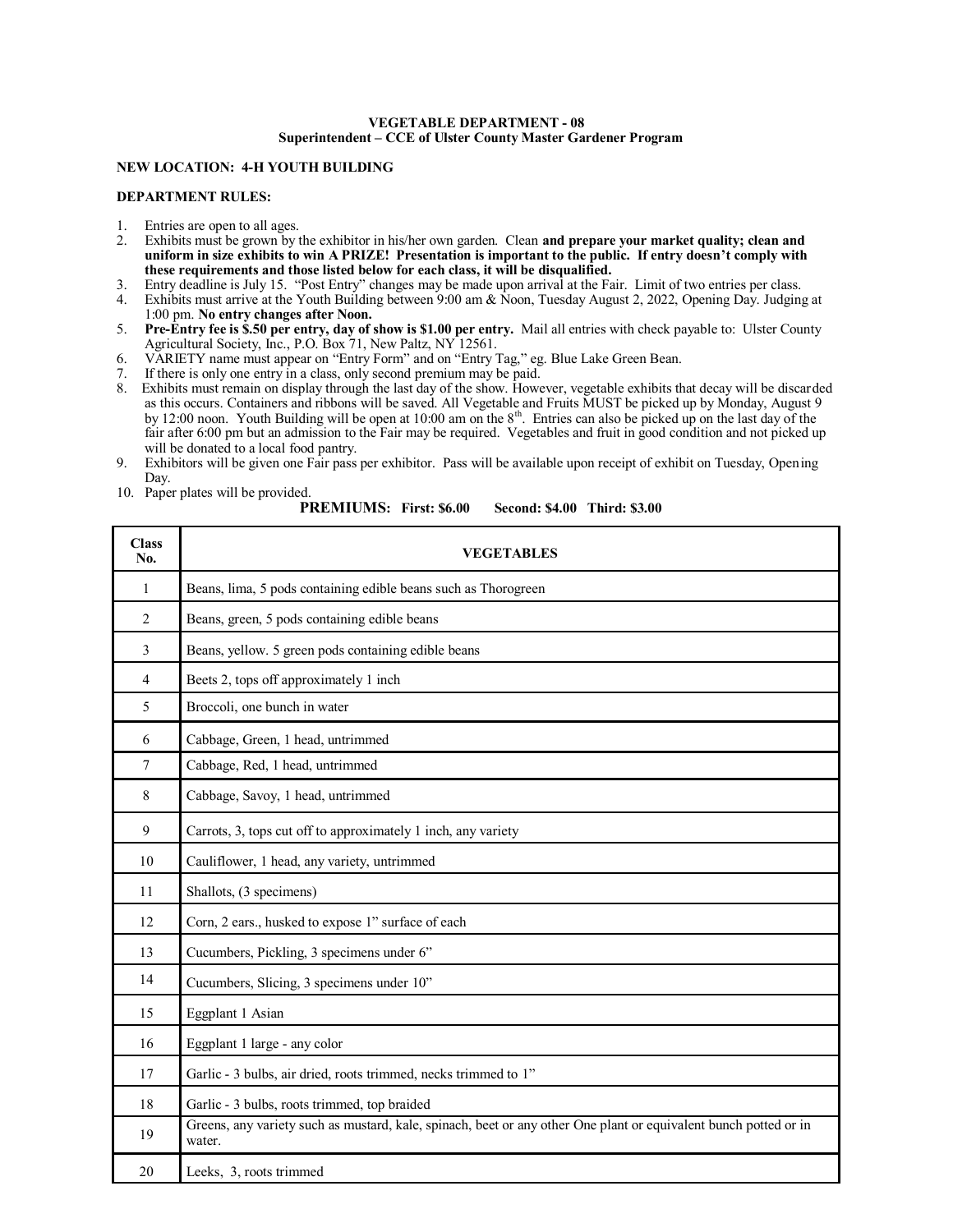# **VEGETABLE DEPARTMENT - (Continued)**

| <b>Class</b><br>No. | <b>VEGETABLES</b> (continued)                                               |  |  |  |
|---------------------|-----------------------------------------------------------------------------|--|--|--|
| 21                  | Melon, one any type                                                         |  |  |  |
| 22                  | Onions, 3, air dried, unpeeled, roots removed. White.                       |  |  |  |
| 23                  | Onions, 3, air dried, unpeeled, roots removed Yellow.                       |  |  |  |
| 24                  | Onions, 3, air dried, unpeeled, roots removed Red.                          |  |  |  |
| 25                  | Onions, 3, air dried, unpeeled, roots removed Green Bunching.               |  |  |  |
| 26                  | Peppers, sweet, Bell type, 2 green.                                         |  |  |  |
| 27                  | Peppers, sweet, Bell type, 2 yellow, orange, white or cream                 |  |  |  |
| 28                  | Peppers, sweet, Bell type, 2 red.                                           |  |  |  |
| 29                  | Peppers, sweet Bell type, 2 chocolate, purple or black                      |  |  |  |
| 30                  | Peppers, 2 sweet frying.                                                    |  |  |  |
| 31                  | Peppers, 2 hot, up to 8" long.                                              |  |  |  |
| 32                  | Peppers, 2 hot, under 4" long.                                              |  |  |  |
| 33                  | Potatoes, red, 2                                                            |  |  |  |
| 34                  | Potatoes, white, 2                                                          |  |  |  |
| 35                  | Potatoes, blue or purple 2, must be named                                   |  |  |  |
| 36                  | Potatoes, Baby, any variety 3, must be named                                |  |  |  |
| 37                  | Radishes, 5 any variety, tops trimmed to approximately 1"                   |  |  |  |
| 38                  | Rhubarb, 3 stalks pulled from plant. Leaves cut approximately 3" from stalk |  |  |  |
| 39                  | Squash, summer, 2, yellow approx 10" or less                                |  |  |  |
| 40                  | Squash, White Scallop/Pattypan 2, named variety, under 4"                   |  |  |  |
| 41                  | Squash, Zucchini, 2, named variety, under 10"                               |  |  |  |
| 42                  | Squash, winter storing; 1, variety must be named                            |  |  |  |
| 43                  | Squash, any other variety, 1, must be named                                 |  |  |  |
| 44                  | Tomatoes, 3 red, named variety                                              |  |  |  |
| 45                  | Tomatoes, 3 purple, named variety                                           |  |  |  |
| 46                  | Tomatoes, 3 striped, named variety                                          |  |  |  |
| 47                  | Tomatoes, 3 green, named variety                                            |  |  |  |
| 48                  | Tomatoes, 3 Heirloom, same any variety                                      |  |  |  |
| 49                  | Tomatoes, 3 yellow, named variety                                           |  |  |  |
| 50                  | Tomatoes, 3 paste, named variety                                            |  |  |  |